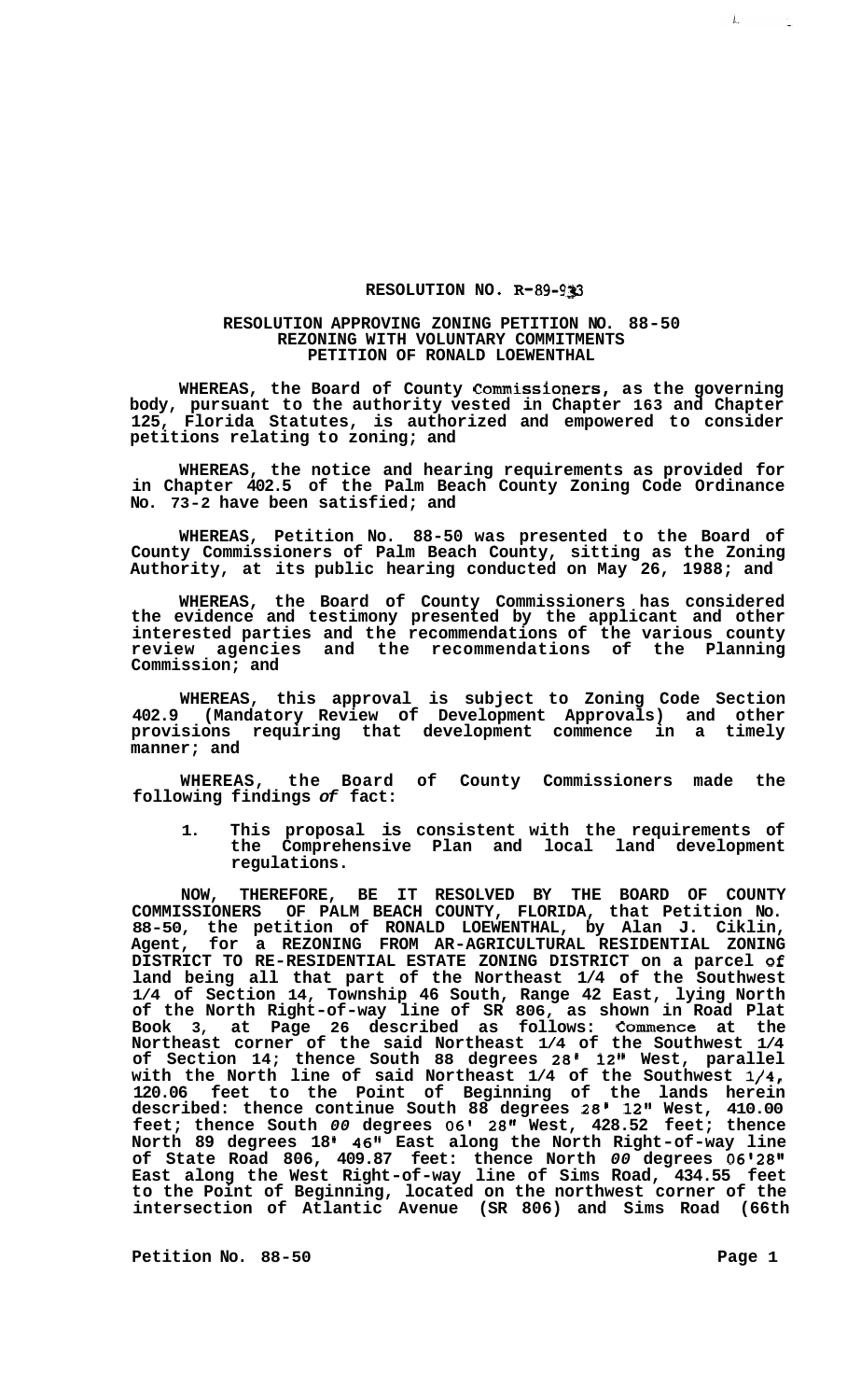Avenue South), was approved as advertised subject to the following voluntary commitments:

- **1.**  Prior to approval of a building permit, the petitioner shall submit a plot plan **of** the subject parcel to the Site Planning Section of the Zoning Division which will indicate improvements to the site.
- **2.**  All property included in the legal description of this petition shall be subject to a Declaration of Restrictions and Covenants acceptable to the County Attorney's Office which shall provide, among other things, for: Formation of a single "master" property owner's association, and automatic membership in the "master" association by any party holding title to any portion of the property included in the planned unit development.
- **3.**  The developer shall provide discharge control and treatment for the stormwater runoff in accordance with all applicable agency requirements in effect at the time of the permit application. However, at a minimum, this development shall retain onsite the stormwater runoff generated by a three **(3)** year-one **(1)** hour storm with a total rainfall of **3** inches as required by the Permit Section, Land Development Division. The drainage system shall be maintained in an acceptable condition as approved by the County Engineer. In the event that the drainage system is not adequately maintained as determined by the County Engineer, this matter will be referred to the Code Enforcement Board for enforcement.
- **4.**  Within **90** days of approval of this project, the property owner shall convey to Palm Beach County by road right-of-way warranty deed for Safe Corners at Delray West Road and Simms Road free of all encumbrances and encroachments. Petitioner shall provide Palm Beach County with sufficient documentation acceptable to the Land Acquisition Division to ensure that the property is free of all encumbrances and encroachments. Right-of-way conveyances shall also include "Safe Sight Corners" where appropriate at intersections as determined by the County Engineer.
- **5.**  The property owner shall pay a Fair Share Fee in the amount and manner required by the "Fair Share Contribution for Road Improvements Ordinance" as it presently exists or as it may from time to time be amended. The Fair Share Fee for this project presently is **\$804.00** per single family home under *2,000* square feet and **\$1,045.00** per single family home over *2,000*  square feet.
- *6.*  Failure to comply with the voluntary commitments herein may result in the denial or revocation of a building permit; the issuance of a stop work order; the denial **of** a Certificate of Occupancy on any building or

Petition **No. 88-50** Page 2